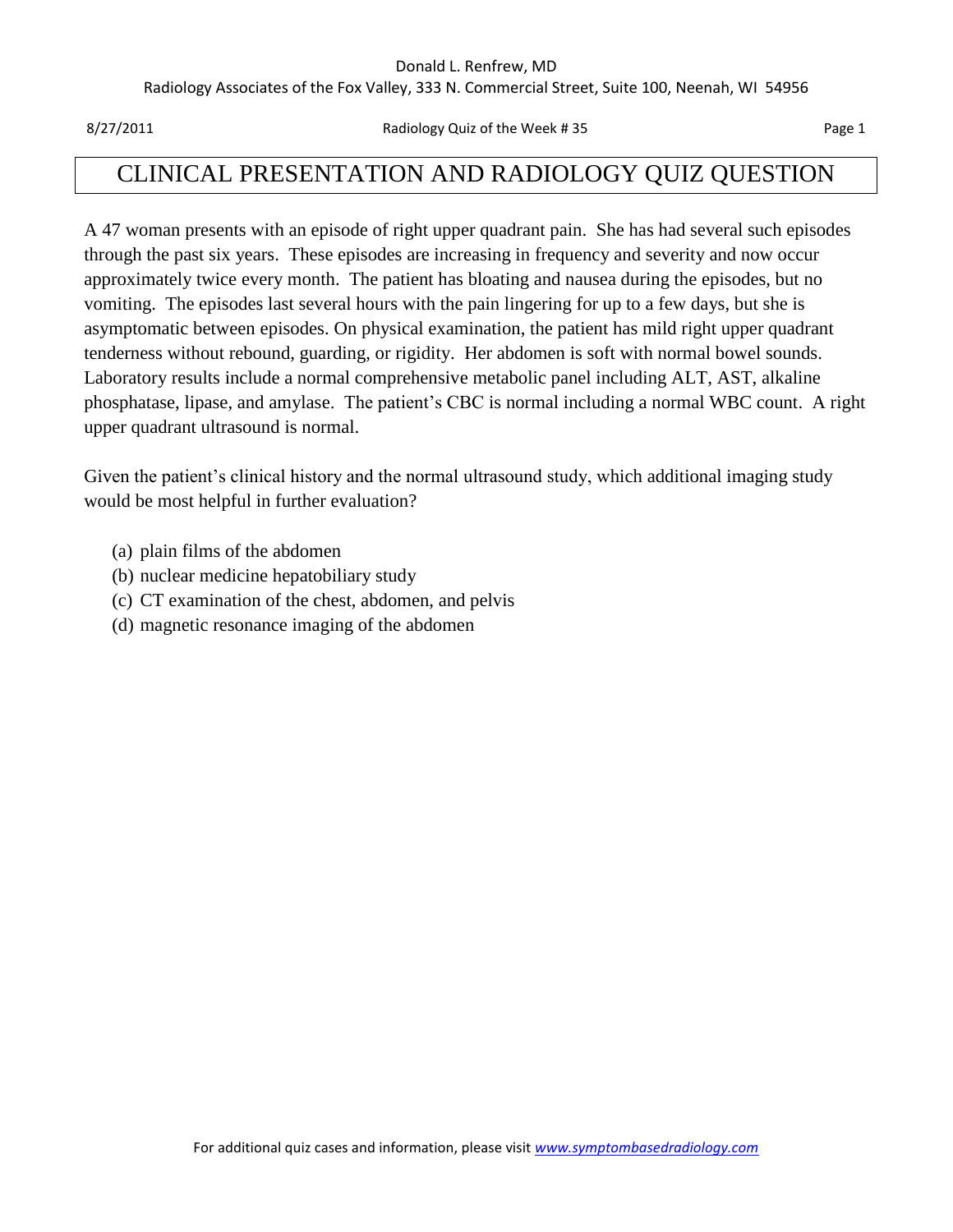### RADIOLOGY QUIZ QUESTION, ANSWER, AND EXPLANATION

A 47 woman presents with an episode of right upper quadrant pain. She has had several such episodes through the past six years. These episodes are increasing in frequency and severity and now occur approximately twice every month. The patient has bloating and nausea during the episodes, but no vomiting. The episodes last several hours with the pain lingering for up to a few days, but she is asymptomatic between episodes. On physical examination, the patient has mild right upper quadrant tenderness without rebound, guarding, or rigidity. Her abdomen is soft with normal bowel sounds. Laboratory results include a normal comprehensive metabolic panel including ALT, AST, alkaline phosphatase, lipase, and amylase. The patient's CBC is normal including a normal WBC count. A right upper quadrant ultrasound is normal.

Given the patient's clinical history and the normal ultrasound study, which additional imaging study would be most helpful in further evaluation?

- (a) plain films of the abdomen
- (b) nuclear medicine hepatobiliary study
- (c) CT examination of the chest, abdomen, and pelvis
- (d) magnetic resonance imaging of the abdomen

Answer: (b), nuclear medicine hepatobiliary study. The patient's pain suggests hepatobiliary disease, but her laboratory results and ultrasound study are negative. In this situation, one possible diagnosis is hepatobiliary dyskinesia, best evaluated with a hepatobiliary scan.

Plain films of the abdomen are generally of little utility in the evaluation of right upper quadrant pain, particularly when a negative ultrasound study has already been performed. Therefore, (a) is incorrect. CT examination of the chest, abdomen, and pelvis would not further evaluate suspected biliary colic or biliary dyskinesia, and (c) is incorrect. Magnetic resonance imaging of the abdomen is generally used as a trouble-shooting examination when other studies are negative. When biliary disease is suspected, magnetic resonance cholangiopancreatography (MRCP) may be performed when there is a cholestatic pattern of enzyme abnormalities when there is a contraindication to endoscopic retrograde cholangiopancreatography (ERCP), but the patient does not have enzyme abnormalities, and (d) is incorrect.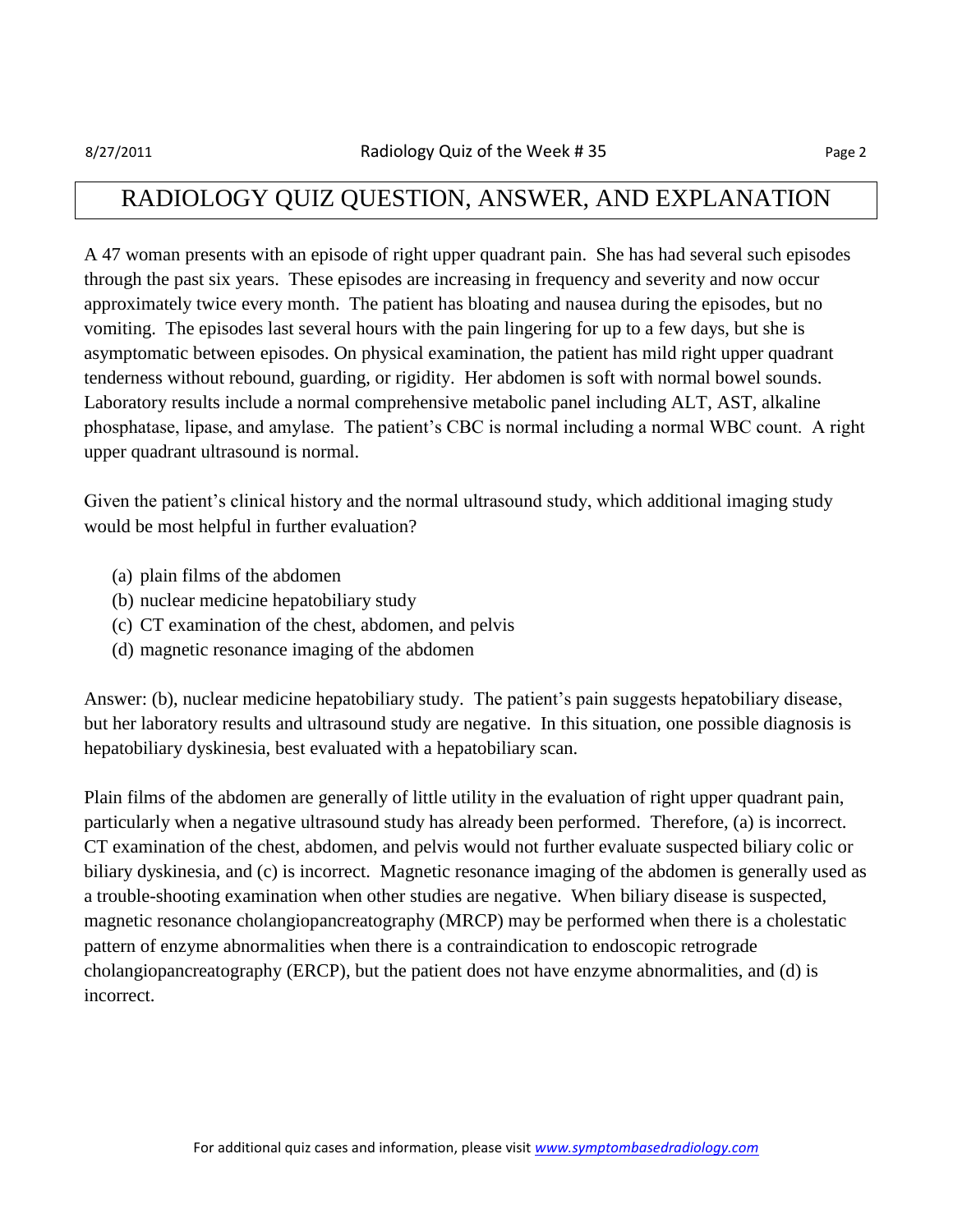# IMAGING STUDY AND QUESTIONS

| $\mathsf R$<br>ı.<br><b>ANTERIOR</b> | <b>6 MIN/FRAME</b><br>$\overline{ }$ | L3      | Early Frame                                                                                                                                                                         | Middle Frame<br>R<br>ANTERIOR                                                                                                                                                                                | Late Frame     |
|--------------------------------------|--------------------------------------|---------|-------------------------------------------------------------------------------------------------------------------------------------------------------------------------------------|--------------------------------------------------------------------------------------------------------------------------------------------------------------------------------------------------------------|----------------|
| 19                                   | 25                                   | $_{31}$ | $100$ .<br>$\begin{array}{c} 90 \\ 80 \end{array} -$<br>$70 -$<br>$\begin{array}{c} 60 \\ 50 \end{array} -$<br>Activity in %<br>$\begin{array}{c} 40 \\ 30 \\ 20 \\ 10 \end{array}$ | $EF = 22%$                                                                                                                                                                                                   | Gallbladder    |
| 37                                   | 43                                   | 49      | $\bf{0}$<br>$\mathbf{0}$<br>$\rm{B}$                                                                                                                                                | 30<br>36<br>41<br>12<br>24<br>18<br>Time [min]<br><b>RESULTS:</b><br><b>Ejection Fraction GBEF</b><br>: 22 %<br><b>Ejection Period GBEP</b><br>45.0 min.<br><b>Ejection Rate GBER</b><br>$0 \frac{2}{3}$ min | 53<br>47<br>59 |

Imaging questions:

- 1) What type of study is shown?
- 2) Are there any abnormalities?
- 3) What is the most likely diagnosis?
- 4) What is the next step in management?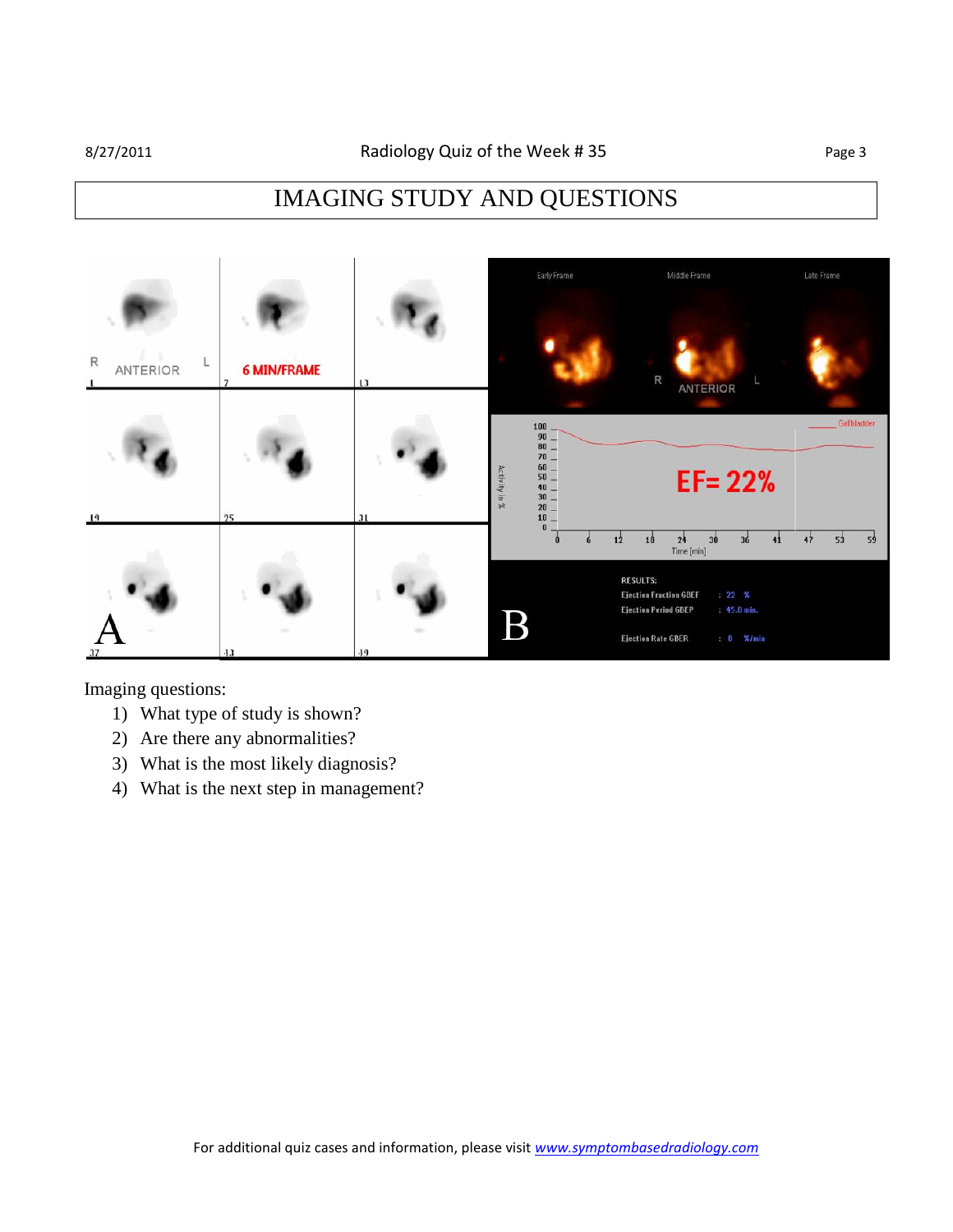### IMAGING STUDY QUESTIONS AND ANSWERS



Imaging questions and answers:

- 1) What type of study is shown? A nuclear medicine hepatobiliary study. A. Sequentially obtained images, each acquired using six minutes of recording from a gamma camera able to detect the radiotracer injected into the patient at time 0. B. Images and graph obtained following injection of cholecystokinin, demonstrating the fraction of radiotracer material ejected from the gallbladder as a function of time.
- 2) Are there any abnormalities? Yes, there is a diminished ejection fraction. A (in the image labeled "31") demonstrates the liver (black arrow), biliary tree (blue arrow), gallbladder (green arrow), and small bowel (red arrow) within one hour, which is normal. However, B shows a diminished ejection fraction of 22%. A normal ejection fraction value for this study would be a minimum of 40%.
- 3) What is the most likely diagnosis? Biliary dyskinesia.
- 4) What is the next step in management? Referral to a general surgeon for consultation regarding options for management of biliary dyskinesia.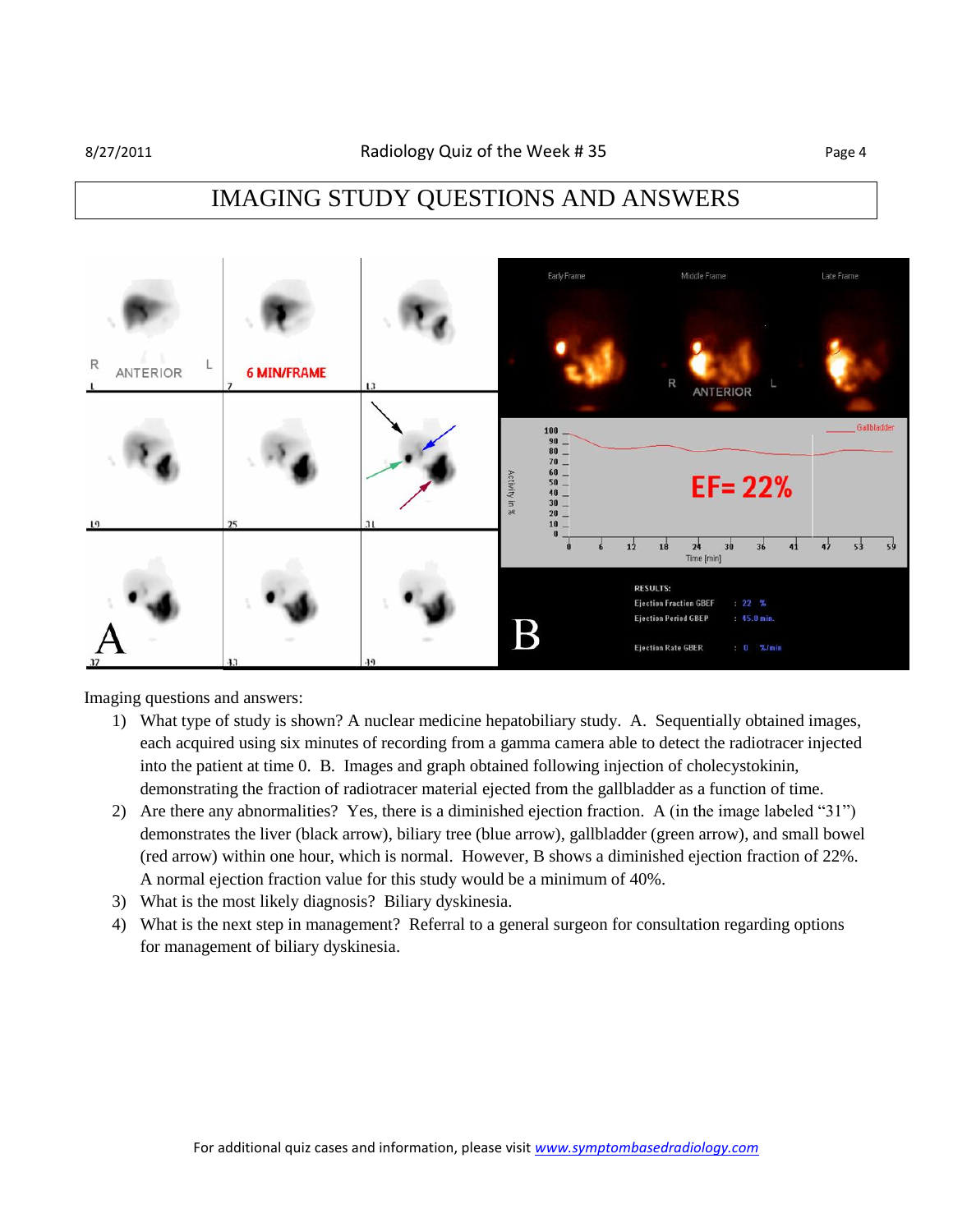#### PATIENT DISPOSITION, DIAGNOSIS, AND FOLLOW-UP

The patient was seen by a surgeon who took a history, performed a physical examination, and reviewed all the patient's records including laboratory data and images. The surgeon discussed the risks and benefits of laparoscopic cholecystectomy with the patient. The patient subsequently underwent laparoscopic cholecystectomy without complication. Evaluation of the resected gallbladder demonstrated chronic cholecystitis and cholesterolosis. [The patient had no further episodes of right upper quadrant pain. - *note to KS – I do not have documentation in Meditech regarding this last statement, but assume you've seen the patient back in your office? –Thanks! DR*]